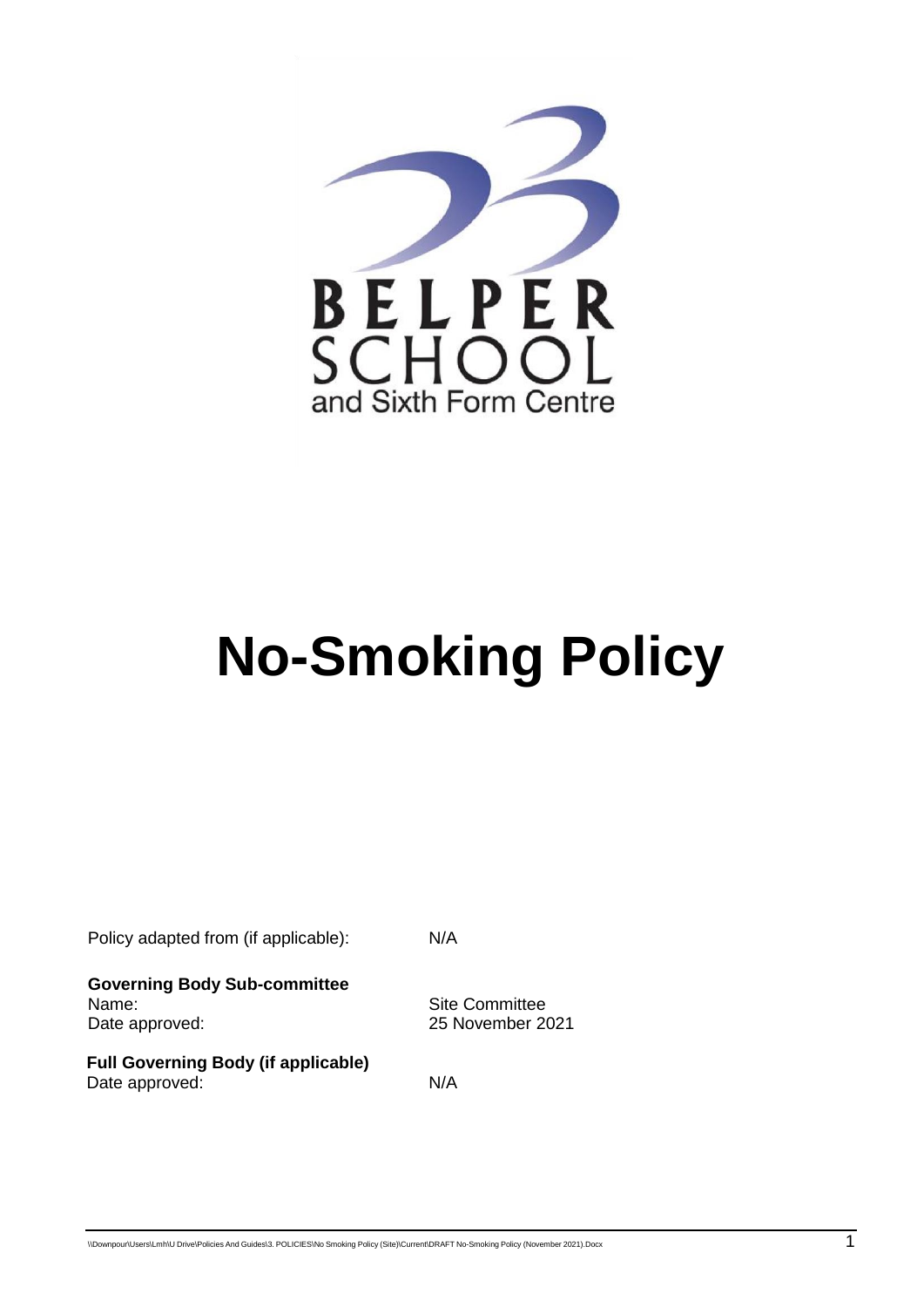

## **Why do we need a no-smoking policy?**

At Belper School and Sixth Form Centre we value the health and welfare of all within our community as a key priority. We believe that a healthy and safe environment is important in terms of physical well-being, and is a vital factor in promoting emotional health, which in turn will affect the raising of standards.

It is important to us, that our policy and approach to smoking and the use of e-cigarettes (vaping) should reflect changing social attitudes, and actively reflect and support our goals for effective and lasting drugs education.

In developing our school's policy on smoking, we have sought to:

- Build on our commitment to community well-being
- Reinforce our drug education aims
- Reflect LA policy
- Meet Department for Education guidelines
- Comply with the law on smoking in public places

### **What is the policy?**

In accordance with law on smoking in public places, Belper School and Sixth Form Centre will not allow smoking or vaping in any of its buildings and notices to this effect are displayed at all entrances to the school.

It is the policy of Belper School, that smoking or vaping **will not be allowed** anywhere on the school premises, including the playing fields.

The school will also not permit smoking or vaping at any off-site activities, or during educational and other visits.

Provision for safe used cigarette disposal will be made by the front entrance for external users of the building.

The above applies to EVERYONE involved with the school community in any way:

- **Employees**
- **Students**
- Voluntary helpers
- **Governors**
- **Visitors**
- Outside contractors working on-site
- Anyone attending an outside letting